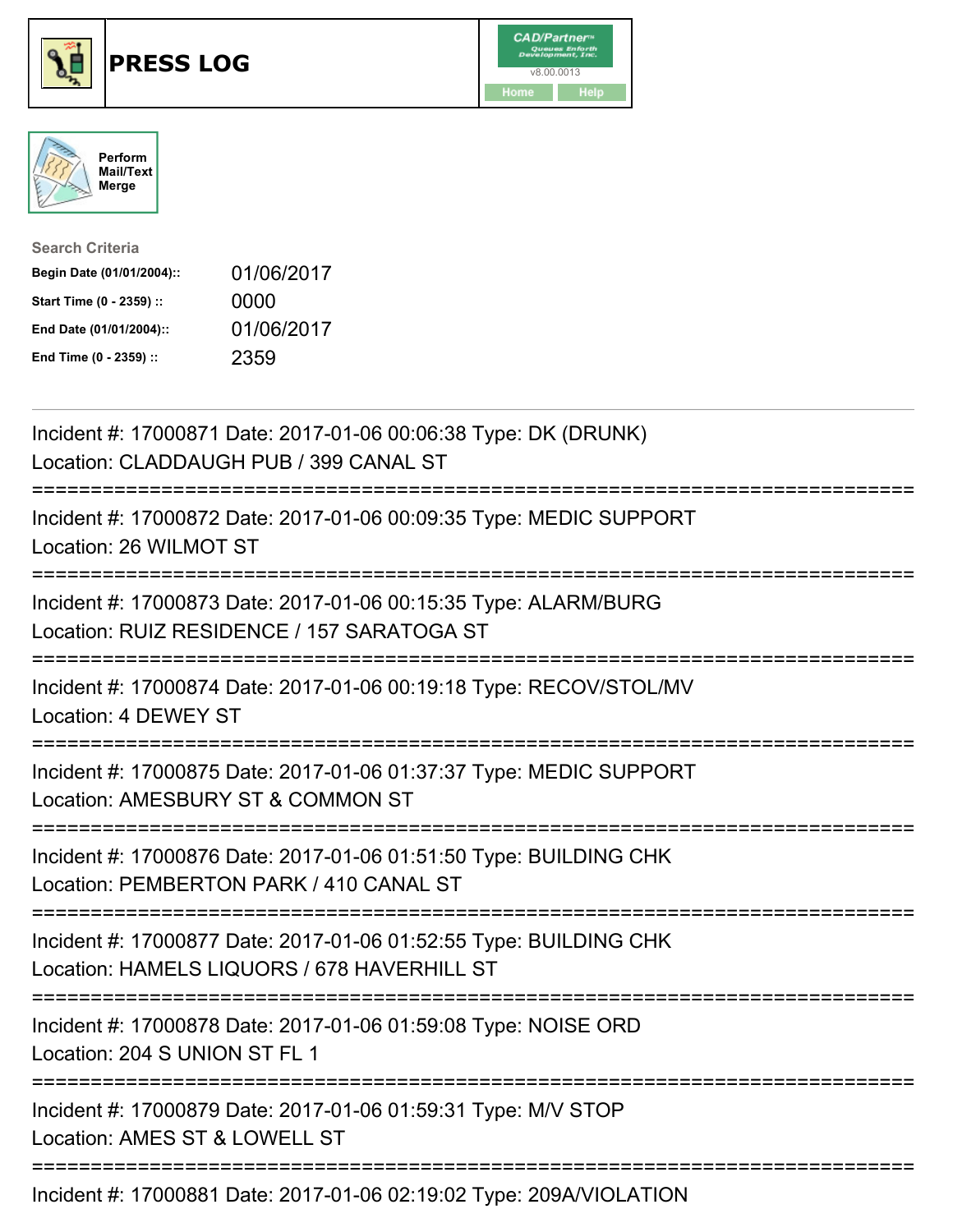| Location: 47 MECHANIC ST #REAR FL 3                                                                                  |
|----------------------------------------------------------------------------------------------------------------------|
| Incident #: 17000880 Date: 2017-01-06 02:20:52 Type: M/V STOP<br>Location: ANDOVER ST & OSGOOD ST                    |
| Incident #: 17000882 Date: 2017-01-06 02:23:49 Type: M/V STOP<br>Location: DAISY ST & HOLLY ST                       |
| Incident #: 17000883 Date: 2017-01-06 02:37:18 Type: M/V STOP<br><b>Location: MEDFORD ST</b>                         |
| Incident #: 17000884 Date: 2017-01-06 02:46:35 Type: BUILDING CHK<br>Location: LAWRENCE AUTO SALVAGE / 54 MEDFORD ST |
| Incident #: 17000885 Date: 2017-01-06 03:05:07 Type: M/V STOP<br>Location: 121 WEST ST                               |
| Incident #: 17000886 Date: 2017-01-06 03:07:40 Type: M/V STOP<br>Location: N PARISH RD & OSGOOD ST                   |
| Incident #: 17000887 Date: 2017-01-06 03:17:22 Type: ALARM/BURG<br>Location: 453A WINTHROP AV                        |
| Incident #: 17000888 Date: 2017-01-06 03:39:39 Type: M/V STOP<br>Location: CONGRESS ST & ENDICOTT ST                 |
| Incident #: 17000889 Date: 2017-01-06 05:54:37 Type: SUS PERS/MV<br>Location: LYNN ST & S UNION ST                   |
| Incident #: 17000890 Date: 2017-01-06 06:02:41 Type: AUTO ACC/NO PI<br>Location: AMESBURY ST & ESSEX ST              |
| Incident #: 17000891 Date: 2017-01-06 06:02:59 Type: DOMESTIC/PAST<br>Location: 63 MYRTLE ST                         |
| Incident #: 17000892 Date: 2017-01-06 06:35:02 Type: M/V STOP<br>Location: GENERAL ST & PROSPECT ST                  |
| Incident #: 17000893 Date: 2017-01-06 07:13:37 Type: PARK & WALK<br>Location: BROADWAY & HAVERHILL ST                |
| $J_{\text{no}}$ $J_{\text{on}}$ $H_{\text{on}}$ 47000004 Dete: 2017 04 06 07:10:20 Tupe: MALCTOD                     |

Incident #: 17000894 Date: 2017-01-06 07:18:28 Type: M/V STOP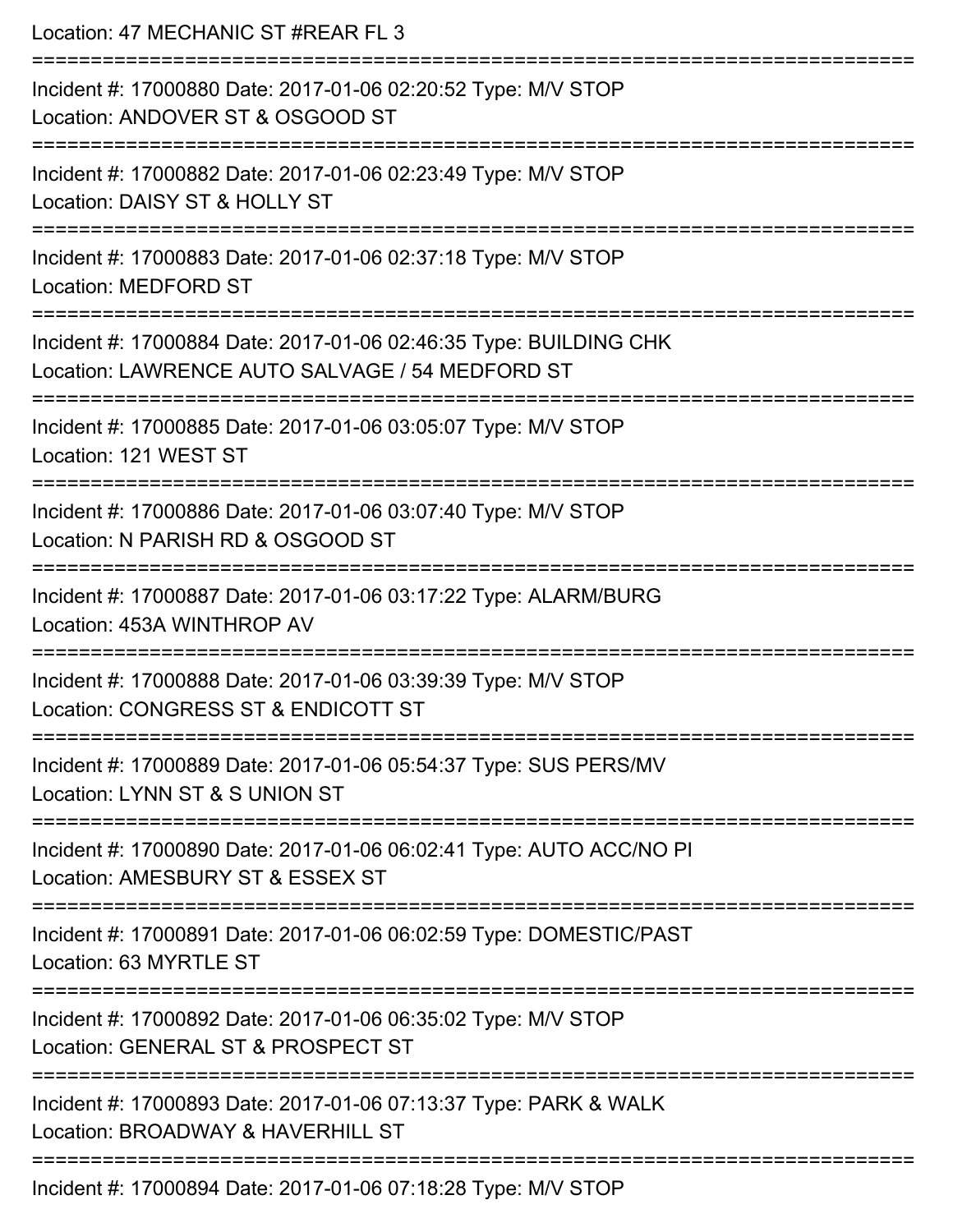| Incident #: 17000895 Date: 2017-01-06 07:46:10 Type: ANIMAL COMPL<br>Location: 85 LEROY AV                               |
|--------------------------------------------------------------------------------------------------------------------------|
| Incident #: 17000896 Date: 2017-01-06 07:58:18 Type: AUTO ACC/PI<br>Location: BELLEVUE ST & HAVERHILL ST                 |
| Incident #: 17000897 Date: 2017-01-06 08:01:22 Type: AUTO ACC/NO PI<br>Location: 104 THORNTON ST                         |
| Incident #: 17000898 Date: 2017-01-06 08:18:06 Type: AUTO ACC/NO PI<br>Location: MERRIMACK ST & S UNION ST               |
| Incident #: 17000900 Date: 2017-01-06 08:19:00 Type: STOL/MV/PAS<br>Location: 393 CHESTNUT ST                            |
| Incident #: 17000899 Date: 2017-01-06 08:20:01 Type: M/V STOP<br>Location: ESSEX ST & HAMPSHIRE ST                       |
| Incident #: 17000901 Date: 2017-01-06 08:25:54 Type: UTTERING/PAST<br>Location: 90 LOWELL ST                             |
| Incident #: 17000902 Date: 2017-01-06 08:33:05 Type: GENERAL SERV<br>Location: 3 DANFORTH ST                             |
| Incident #: 17000903 Date: 2017-01-06 08:44:49 Type: M/V STOP<br>Location: S BROADWAY & SHATTUCK ST                      |
| Incident #: 17000904 Date: 2017-01-06 08:49:36 Type: M/V STOP<br>Location: 34 S BROADWAY                                 |
| Incident #: 17000905 Date: 2017-01-06 09:15:50 Type: UNKNOWN PROB<br>Location: 184 PHILLIPS ST<br>:===================== |
| Incident #: 17000906 Date: 2017-01-06 09:20:59 Type: AUTO ACC/NO PI<br>Location: CIL INDUSTRIES / 468 NORTH CANAL        |
| Incident #: 17000907 Date: 2017-01-06 09:21:36 Type: AUTO ACC/NO PI<br>Location: 67 JAMAICA ST                           |
| Incident #: 17000908 Date: 2017-01-06 09:24:13 Type: M/V STOP                                                            |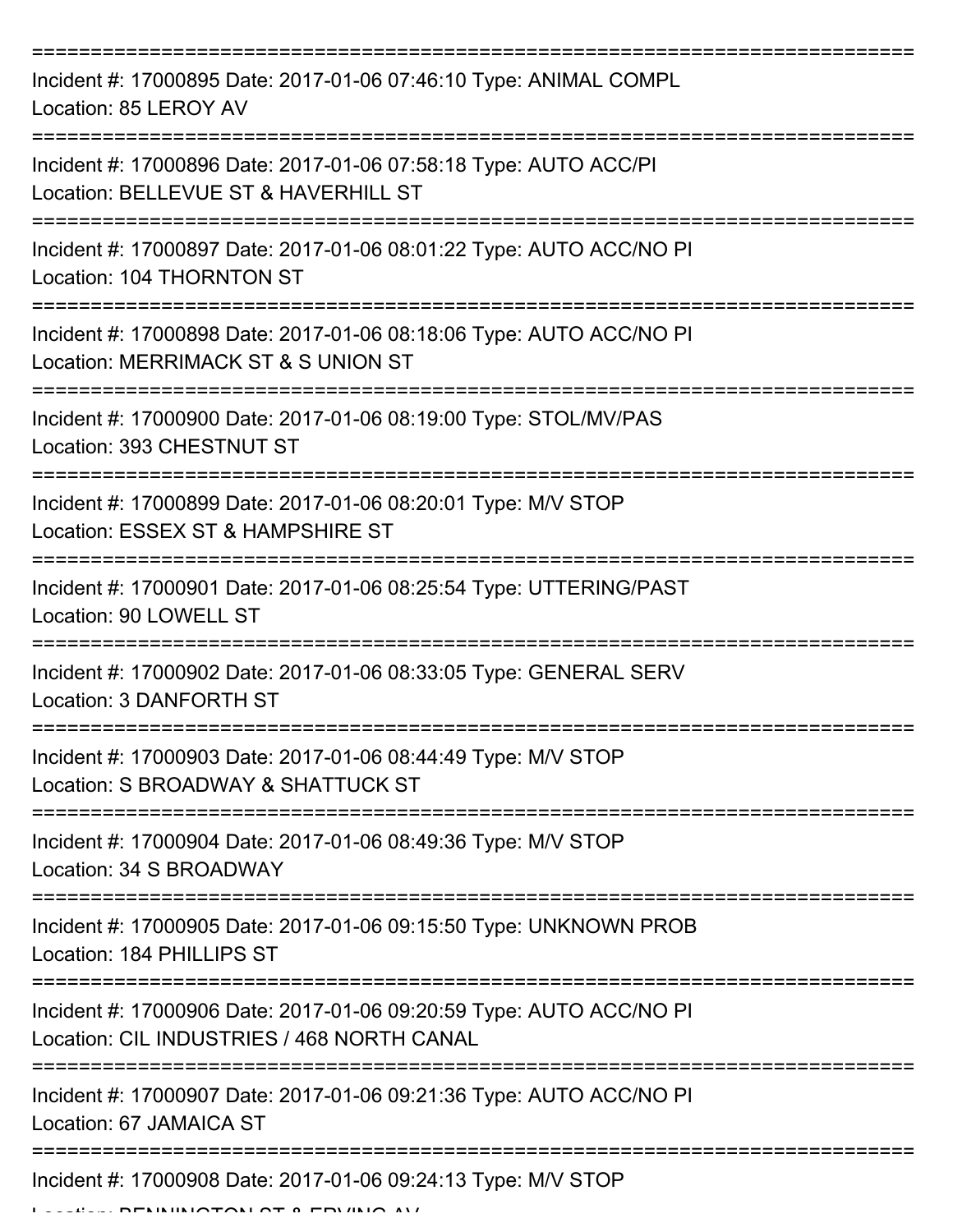| Incident #: 17000909 Date: 2017-01-06 09:30:15 Type: AUTO ACC/NO PI<br>Location: FOSTER ST & SPRINGFIELD ST |
|-------------------------------------------------------------------------------------------------------------|
| Incident #: 17000910 Date: 2017-01-06 09:31:24 Type: M/V STOP<br>Location: MYRTLE ST & SPRUCE ST            |
| Incident #: 17000911 Date: 2017-01-06 09:48:38 Type: 209A/SERVE<br>Location: 90 LOWELL ST                   |
| Incident #: 17000912 Date: 2017-01-06 09:52:28 Type: LARCENY/PAST<br>Location: 426 RIVERSIDE DR             |
| Incident #: 17000913 Date: 2017-01-06 09:55:21 Type: M/V STOP<br>Location: 51 WEST ST                       |
| Incident #: 17000914 Date: 2017-01-06 09:56:09 Type: AUTO ACC/NO PI<br>Location: MYRTLE ST & SARATOGA ST    |
| Incident #: 17000915 Date: 2017-01-06 09:56:43 Type: M/V STOP<br>Location: S UNION ST & SALEM ST            |
| Incident #: 17000916 Date: 2017-01-06 09:59:05 Type: M/V STOP<br>Location: S UNION ST & SALEM ST            |
| Incident #: 17000917 Date: 2017-01-06 10:07:06 Type: FIGHT<br>Location: 205 BROADWAY                        |
| Incident #: 17000918 Date: 2017-01-06 10:20:29 Type: M/V STOP<br>Location: FALLS BRIDGE / null              |
| Incident #: 17000919 Date: 2017-01-06 10:25:08 Type: TOW/REPOSSED<br>Location: 282 MARKET ST                |
| Incident #: 17000920 Date: 2017-01-06 10:25:31 Type: M/V STOP<br>Location: 59 ESSEX ST                      |
| Incident #: 17000921 Date: 2017-01-06 10:30:06 Type: M/V STOP<br>Location: BROADWAY & ESSEX ST              |
| Incident #: 17000922 Date: 2017-01-06 10:32:23 Type: GENERAL SERV                                           |

Location: **BOBRED ST**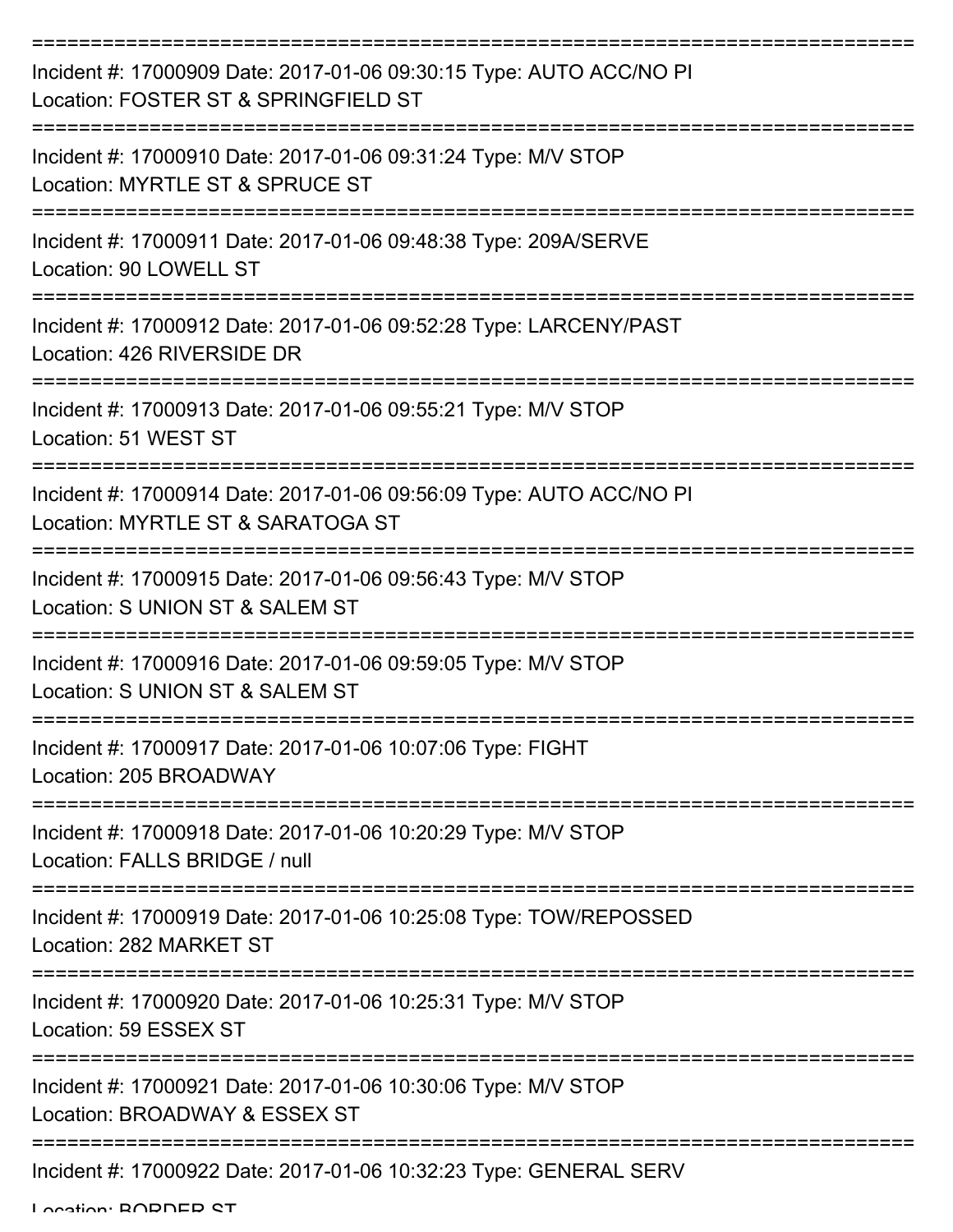| Incident #: 17000923 Date: 2017-01-06 10:34:36 Type: GENERAL SERV<br>Location: SOUTH LAWRENCE EAST SCHOOL / 165 CRAWFORD ST |
|-----------------------------------------------------------------------------------------------------------------------------|
| Incident #: 17000925 Date: 2017-01-06 10:35:12 Type: GENERAL SERV<br>Location: PHOENIX ACADEMY / 15 UNION ST                |
| Incident #: 17000924 Date: 2017-01-06 10:35:18 Type: M/V STOP<br>Location: BROADWAY & LOWELL ST                             |
| Incident #: 17000926 Date: 2017-01-06 10:38:28 Type: 209A/SERVE<br>Location: 90 LOWELL ST                                   |
| Incident #: 17000927 Date: 2017-01-06 10:39:53 Type: M/V STOP<br>Location: 334 LOWELL ST                                    |
| Incident #: 17000929 Date: 2017-01-06 10:42:22 Type: LARCENY/PAST<br>Location: 139 BEACON ST                                |
| Incident #: 17000928 Date: 2017-01-06 10:42:25 Type: KEEP PEACE<br>Location: 64 MYRTLE ST                                   |
| Incident #: 17000930 Date: 2017-01-06 10:46:04 Type: INVEST CONT<br>Location: LAWRENCE VOCATIONAL SCHOOL / ANDOVER STREET   |
| Incident #: 17000931 Date: 2017-01-06 10:49:41 Type: M/V STOP<br>Location: 664 HAVERHILL ST                                 |
| Incident #: 17000932 Date: 2017-01-06 10:50:49 Type: CK WELL BEING<br>Location: 102 MARBLE AV                               |
| Incident #: 17000933 Date: 2017-01-06 10:53:32 Type: 209A/SERVE<br>Location: 20 FALMOUTH ST                                 |
| Incident #: 17000935 Date: 2017-01-06 10:53:47 Type: MEDIC SUPPORT<br>Location: 1 LOGAN ST                                  |
| Incident #: 17000934 Date: 2017-01-06 10:54:01 Type: M/V STOP<br>Location: HAVERHILL ST & MORTON ST                         |
| Incident #: 17000936 Date: 2017-01-06 11:00:03 Type: MAL DAMAGE<br>Location: 37 FARLEY ST                                   |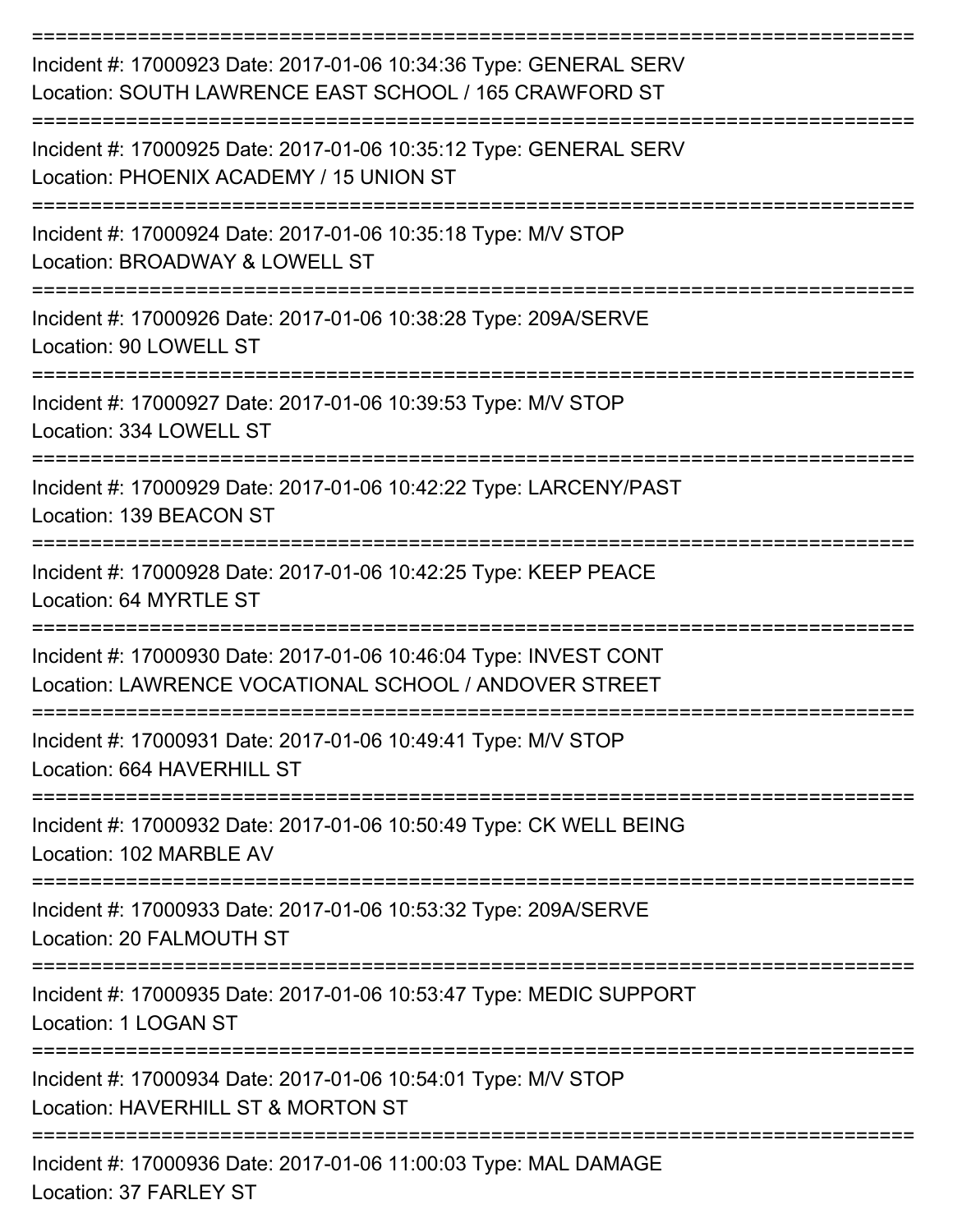| Incident #: 17000938 Date: 2017-01-06 11:02:43 Type: UNKNOWN PROB<br>Location: 244 BROADWAY #11                                   |
|-----------------------------------------------------------------------------------------------------------------------------------|
| :============================<br>Incident #: 17000937 Date: 2017-01-06 11:03:14 Type: INVEST CONT<br>Location: 70 N PARISH RD     |
| Incident #: 17000939 Date: 2017-01-06 11:11:49 Type: M/V STOP<br>Location: 205 BROADWAY<br>;===================================== |
| Incident #: 17000940 Date: 2017-01-06 11:13:03 Type: 209A/SERVE<br>Location: 18 BEACON AV #2                                      |
| Incident #: 17000941 Date: 2017-01-06 11:16:12 Type: M/V STOP<br>Location: HAMPSHIRE ST & HAVERHILL ST                            |
| Incident #: 17000942 Date: 2017-01-06 11:16:41 Type: MISSING PERS<br>Location: 11 CORNISH ST                                      |
| Incident #: 17000943 Date: 2017-01-06 11:21:30 Type: M/V STOP<br>Location: 255 ESSEX ST                                           |
| Incident #: 17000944 Date: 2017-01-06 11:22:17 Type: M/V STOP<br>Location: 55 HANCOCK ST                                          |
| Incident #: 17000945 Date: 2017-01-06 11:30:45 Type: M/V STOP<br>Location: MASON ST & WATER ST                                    |
| Incident #: 17000946 Date: 2017-01-06 11:32:25 Type: M/V STOP<br>Location: BROADWAY & LOWELL ST                                   |
| Incident #: 17000947 Date: 2017-01-06 11:40:33 Type: M/V STOP<br>Location: 35 WARREN ST                                           |
| Incident #: 17000948 Date: 2017-01-06 11:50:28 Type: ALARM/HOLD<br>Location: 7 SALEM ST                                           |
| Incident #: 17000949 Date: 2017-01-06 11:51:42 Type: AUTO ACC/NO PI<br>Location: FRANKLIN ST & HAVERHILL ST                       |
| ---------------------<br>Incident #: 17000950 Date: 2017-01-06 11:55:46 Type: 209A/SERVE<br>Location: 50 CEDAR ST                 |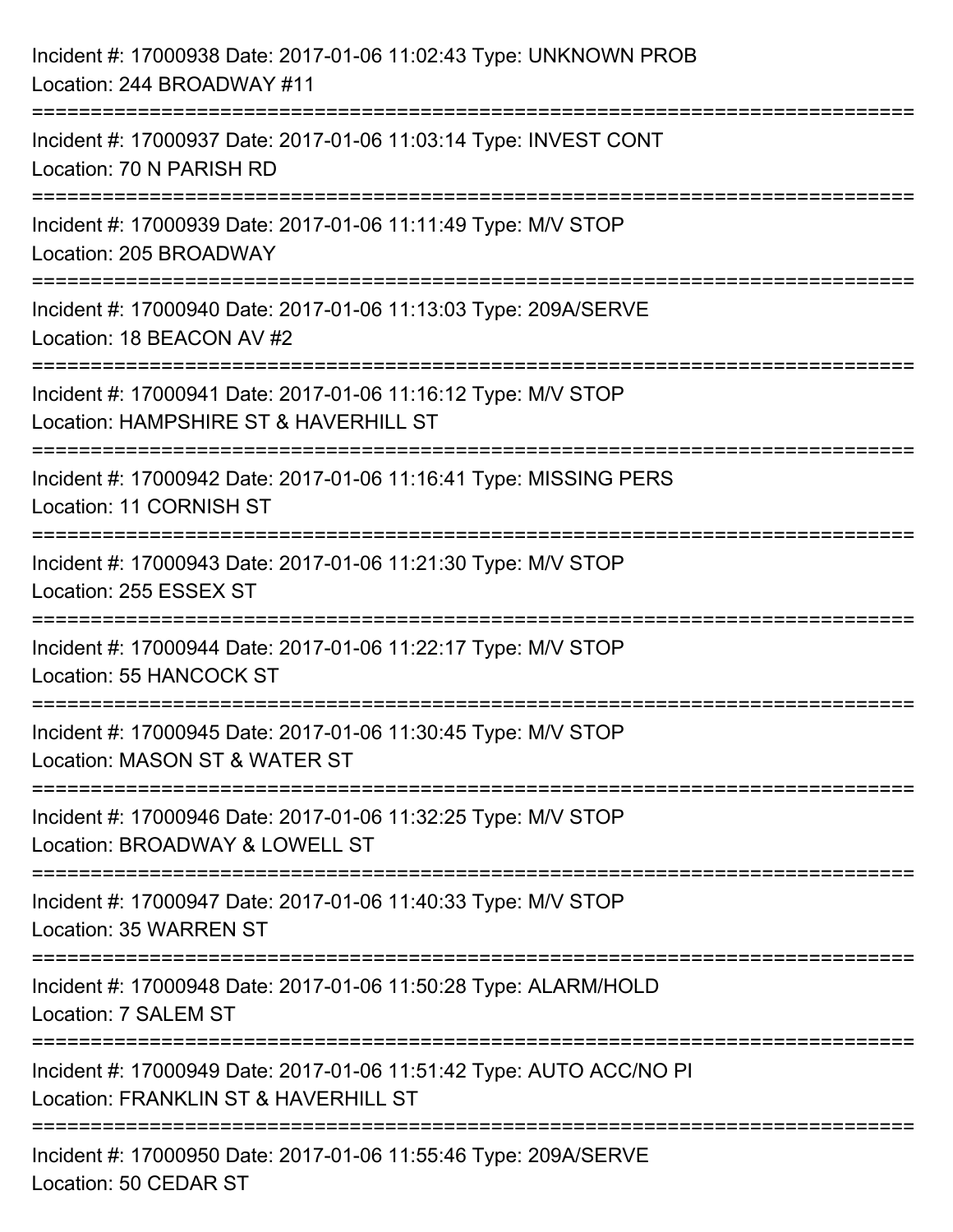| Incident #: 17000951 Date: 2017-01-06 12:02:07 Type: M/V STOP<br>Location: BROADWAY & LOWELL ST                                                          |
|----------------------------------------------------------------------------------------------------------------------------------------------------------|
| Incident #: 17000952 Date: 2017-01-06 12:03:42 Type: TRESPASSING<br>Location: 11 DIAMOND ST                                                              |
| Incident #: 17000953 Date: 2017-01-06 12:08:25 Type: ASSSIT OTHER PD<br>Location: 65 HOLLY ST                                                            |
| Incident #: 17000954 Date: 2017-01-06 12:09:41 Type: 209A/SERVE<br>Location: 17 LEA ST                                                                   |
| Incident #: 17000955 Date: 2017-01-06 12:11:07 Type: M/V STOP<br>Location: BROADWAY & LOWELL ST<br>===================                                   |
| Incident #: 17000956 Date: 2017-01-06 12:11:51 Type: M/V STOP<br>Location: APPLETON ST & ESSEX ST                                                        |
| Incident #: 17000957 Date: 2017-01-06 12:14:40 Type: M/V STOP<br>Location: 205 BROADWAY                                                                  |
| Incident #: 17000958 Date: 2017-01-06 12:20:31 Type: SUS PERS/MV<br>Location: GUILMETTE SCHOOL / 80 BODWELL ST                                           |
| Incident #: 17000959 Date: 2017-01-06 12:22:28 Type: INVEST CONT<br>Location: SOUTH LAWRENCE EAST SCHOOL / 165 CRAWFORD ST                               |
| Incident #: 17000960 Date: 2017-01-06 12:23:25 Type: 209A/SERVE<br>Location: 56 E HAVERHILL ST                                                           |
| Incident #: 17000961 Date: 2017-01-06 12:24:08 Type: M/V STOP<br>Location: BRADFORD ST & HAMPSHIRE ST                                                    |
| Incident #: 17000962 Date: 2017-01-06 12:30:11 Type: M/V STOP<br>Location: 74 CROSS ST                                                                   |
| ====================================<br>Incident #: 17000963 Date: 2017-01-06 12:33:37 Type: AUTO ACC/NO PI<br>Location: BROADWAY LIQUORS / 434 BROADWAY |
| Incident #: 17000964 Date: 2017-01-06 12:39:01 Type: DOMESTIC/PAST<br>Location: 121 MT VERNON                                                            |

===========================================================================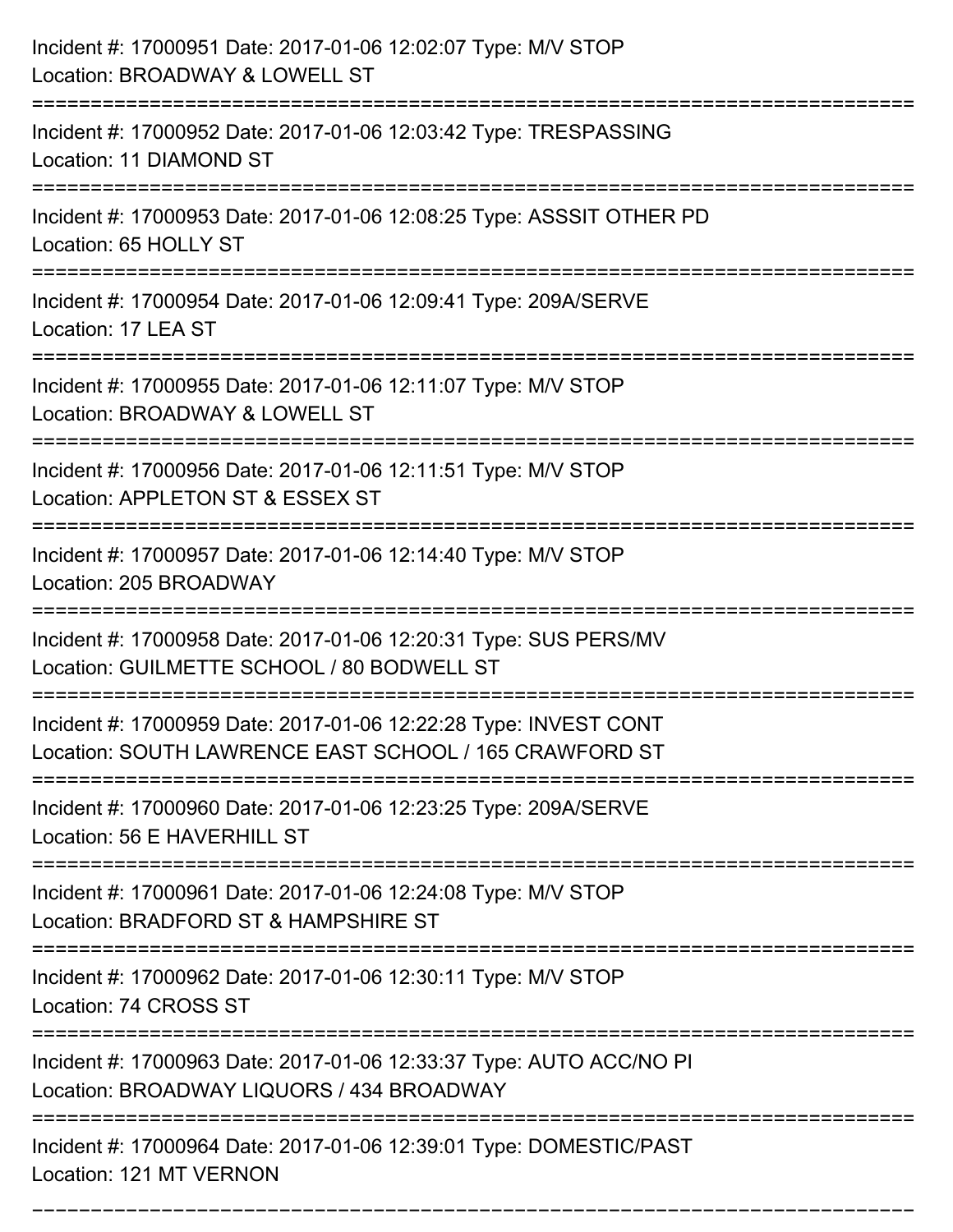| Incident #: 17000965 Date: 2017-01-06 12:43:06 Type: M/V STOP<br>Location: FRANKLIN ST & LOWELL ST<br>========================         |
|----------------------------------------------------------------------------------------------------------------------------------------|
| Incident #: 17000966 Date: 2017-01-06 12:49:29 Type: M/V STOP<br>Location: 245 PARK ST                                                 |
| Incident #: 17000967 Date: 2017-01-06 12:50:08 Type: GENERAL SERV<br>Location: 51 WOODLAND ST FL 1                                     |
| Incident #: 17000968 Date: 2017-01-06 12:53:31 Type: GENERAL SERV<br>Location: 1006 ESSEX ST<br>:=================                     |
| Incident #: 17000969 Date: 2017-01-06 12:56:27 Type: COURT DOC SERVE<br>Location: 1 GENERAL ST                                         |
| Incident #: 17000970 Date: 2017-01-06 13:02:34 Type: WARRANT SERVE<br>Location: 30 PHILLIPS ST<br>:=================================== |
| Incident #: 17000971 Date: 2017-01-06 13:15:36 Type: TOW OF M/V<br>Location: LAWRENCE ST & TRENTON ST                                  |
| Incident #: 17000972 Date: 2017-01-06 13:25:35 Type: ALARM/BURG<br>Location: 157 SARATOGA ST                                           |
| Incident #: 17000974 Date: 2017-01-06 13:37:15 Type: 209A/SERVE<br>Location: 90 LOWELL ST                                              |
| Incident #: 17000973 Date: 2017-01-06 13:37:21 Type: AUTO ACC/PI<br>Location: BROADWAY & PARK ST                                       |
| Incident #: 17000975 Date: 2017-01-06 13:57:51 Type: LARCENY/PAST<br>Location: 362 ESSEX ST #301                                       |
| Incident #: 17000976 Date: 2017-01-06 14:23:05 Type: INVEST CONT<br>Location: 99 PARK ST                                               |
| Incident #: 17000977 Date: 2017-01-06 14:23:54 Type: FRAUD<br>Location: 16 TREMONT ST                                                  |
| Incident #: 17000978 Date: 2017-01-06 14:27:57 Type: DRUG OVERDOSE<br>Location: 650 COMMON ST                                          |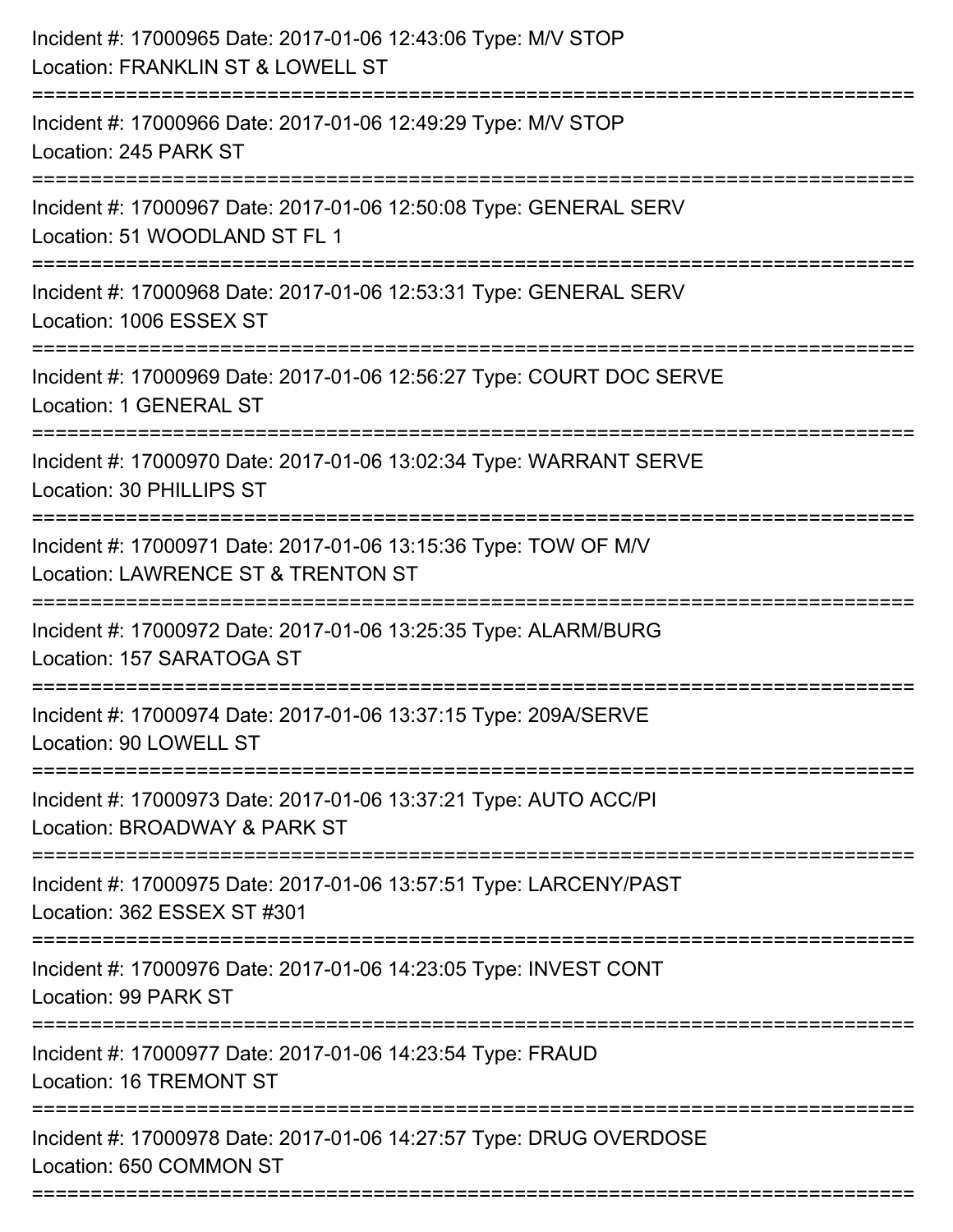| Location: MCDONALDS / 50 BROADWAY                                                                                                                                       |
|-------------------------------------------------------------------------------------------------------------------------------------------------------------------------|
| =====================<br>Incident #: 17000979 Date: 2017-01-06 14:33:41 Type: 209A/SERVE<br>Location: 109 GARDEN ST                                                     |
| Incident #: 17000981 Date: 2017-01-06 14:34:55 Type: TOW OF M/V<br>Location: 140 E HAVERHILL ST                                                                         |
| Incident #: 17000982 Date: 2017-01-06 14:41:58 Type: LARCENY/PAST<br>Location: 109 MAY                                                                                  |
| Incident #: 17000983 Date: 2017-01-06 14:48:33 Type: LOST PROPERTY<br>Location: E HAVERHILL ST & PROSPECT ST<br>:========================                               |
| Incident #: 17000984 Date: 2017-01-06 15:00:00 Type: THREATS<br>Location: NESC FEDERAL CREDIT UNION / 14 AMESBURY ST                                                    |
| Incident #: 17000986 Date: 2017-01-06 15:01:09 Type: B&E/PROG<br>Location: 97 RAILROAD ST #C                                                                            |
| Incident #: 17000985 Date: 2017-01-06 15:01:13 Type: 209A/SERVE<br>Location: 55 WILMOT ST                                                                               |
| Incident #: 17000987 Date: 2017-01-06 15:21:19 Type: DRUG VIO<br><b>Location: JACKSON &amp; SWAN</b>                                                                    |
| Incident #: 17000988 Date: 2017-01-06 15:26:06 Type: M/V STOP<br><b>Location: METHUEN &amp; CANAL</b>                                                                   |
| ====================================<br>-----------------------------<br>Incident #: 17000989 Date: 2017-01-06 15:35:39 Type: M/V STOP<br>Location: FALLS BRIDGE / null |
| Incident #: 17000990 Date: 2017-01-06 15:36:52 Type: MEDIC SUPPORT<br>Location: 45 BROADWAY #503                                                                        |
| Incident #: 17000991 Date: 2017-01-06 15:38:46 Type: M/V STOP<br>Location: ANDOVER ST & S UNION ST                                                                      |
| Incident #: 17000992 Date: 2017-01-06 15:40:06 Type: INVESTIGATION<br>Location: 226 PHILLIPS ST                                                                         |

Incident #: 17000993 Date: 2017 01 06 15:40:36 Type: M/V STOP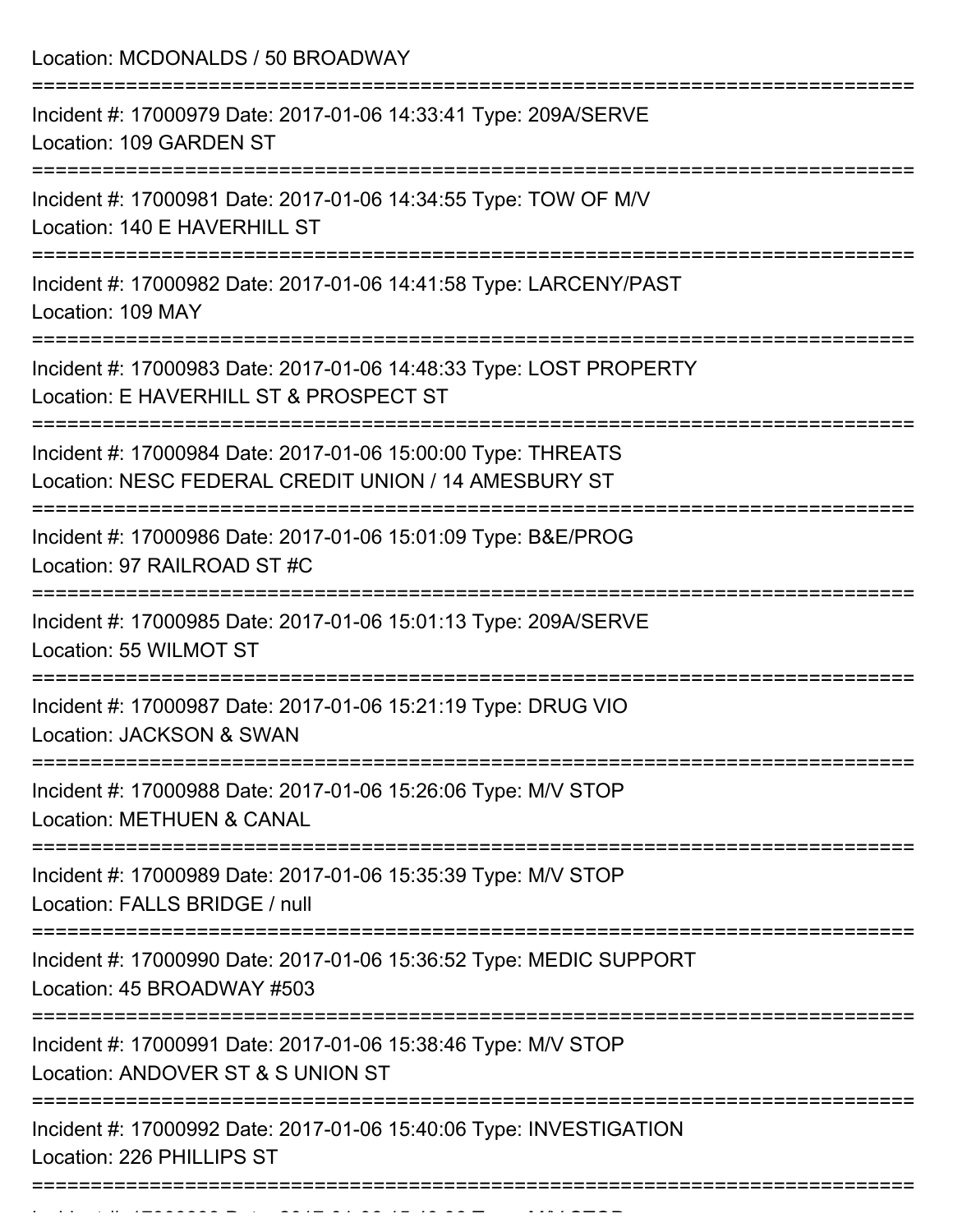Location: GREENFIELD ST & LORING ST =========================================================================== Incident #: 17000994 Date: 2017-01-06 15:41:35 Type: CK WELL BEING Location: 405 ANDOVER ST =========================================================================== Incident #: 17000995 Date: 2017-01-06 15:54:12 Type: M/V STOP Location: S BROADWAY & SALEM ST =========================================================================== Incident #: 17000996 Date: 2017-01-06 15:57:22 Type: M/V STOP Location: GREENFIELD ST & LORING ST =========================================================================== Incident #: 17000997 Date: 2017-01-06 15:57:39 Type: MAL DAMAGE Location: 378 LOWELL ST #2 =========================================================================== Incident #: 17000998 Date: 2017-01-06 16:01:28 Type: M/V STOP Location: DURHAM ST & S BROADWAY =========================================================================== Incident #: 17000999 Date: 2017-01-06 16:04:43 Type: UNKNOWN PROB Location: 301 MERRIMACK ST =========================================================================== Incident #: 17001000 Date: 2017-01-06 16:13:12 Type: NOTIFICATION Location: 27 PARK ST =========================================================================== Incident #: 17001001 Date: 2017-01-06 16:16:37 Type: CK WELL BEING Location: 14 WASHINGTON WY =========================================================================== Incident #: 17001002 Date: 2017-01-06 16:23:57 Type: M/V STOP Location: AMESBURY ST & LEBANON ST =========================================================================== Incident #: 17001004 Date: 2017-01-06 16:25:00 Type: MV/BLOCKING Location: 21 WENDELL ST =========================================================================== Incident #: 17001003 Date: 2017-01-06 16:26:48 Type: DRUG OVERDOSE Location: WENDYS / 55 HAMPSHIRE ST =========================================================================== Incident #: 17001005 Date: 2017-01-06 16:34:03 Type: DRUG OVERDOSE Location: LAWRENCE STORE / 107 S UNION ST =========================================================================== Incident #: 17001006 Date: 2017-01-06 16:45:45 Type: AUTO ACC/UNK PI Location: HAVERHILL ST & MILTON ST

=============================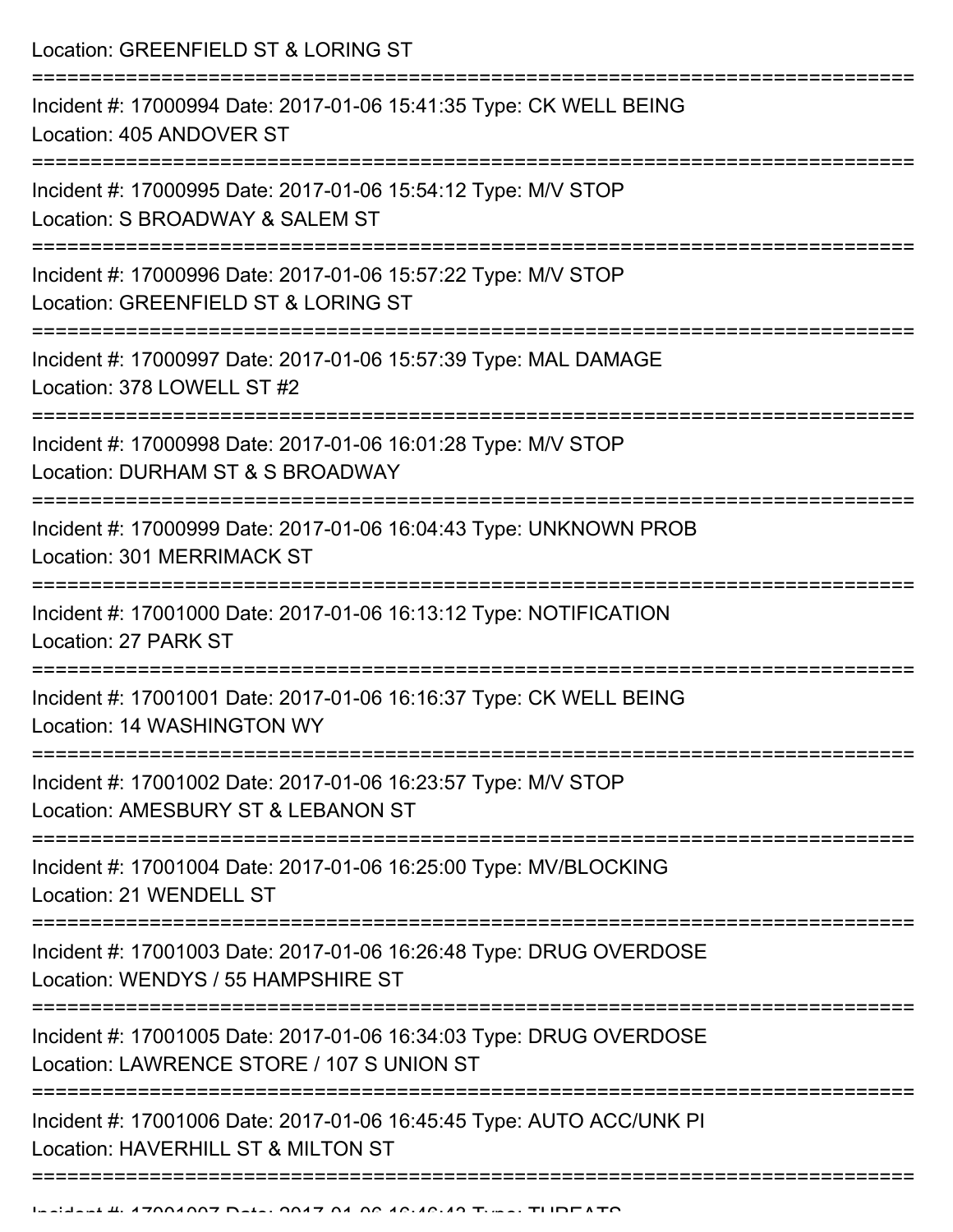| Location: 6 ENDICOTT ST                                                                                     |
|-------------------------------------------------------------------------------------------------------------|
| Incident #: 17001008 Date: 2017-01-06 16:49:23 Type: HARASSMENT<br>Location: 248 BROADWAY #15               |
| Incident #: 17001009 Date: 2017-01-06 17:11:21 Type: ALARM/BURG<br>Location: 40 CEDAR ST                    |
| Incident #: 17001010 Date: 2017-01-06 17:13:05 Type: INVESTIGATION<br>Location: 306 HOWARD ST               |
| Incident #: 17001011 Date: 2017-01-06 17:17:56 Type: AUTO ACC/UNK PI<br>Location: 454 RIVERSIDE DR          |
| Incident #: 17001012 Date: 2017-01-06 17:23:07 Type: COURT DOC SERVE<br>Location: 143 MYRTLE ST #2          |
| Incident #: 17001013 Date: 2017-01-06 17:38:24 Type: INVESTIGATION<br>Location: 224 WINTHROP AV             |
| Incident #: 17001014 Date: 2017-01-06 17:56:55 Type: MAN DOWN<br>Location: 266 BROADWAY                     |
| Incident #: 17001015 Date: 2017-01-06 18:00:04 Type: MEDIC SUPPORT<br>Location: 195 LOWELL ST               |
| Incident #: 17001016 Date: 2017-01-06 18:01:47 Type: AUTO ACC/NO PI<br>Location: HAVERHILL ST & PROSPECT ST |
| Incident #: 17001017 Date: 2017-01-06 18:04:48 Type: M/V STOP<br>Location: FERRY ST & SUMNER AV             |
| Incident #: 17001018 Date: 2017-01-06 18:16:54 Type: M/V STOP<br>Location: S. BROADWAY & FARLEY             |
| Incident #: 17001019 Date: 2017-01-06 18:18:40 Type: MISSING PERS<br>Location: 10 ABBOTT ST                 |
| Incident #: 17001020 Date: 2017-01-06 18:35:22 Type: M/V STOP<br>Location: ABBOTT ST & S UNION ST           |
| Jn                                                                                                          |

Incident #: 17001021 Date: 2017-01-06 18:38:20 Type: LARCENY/PAST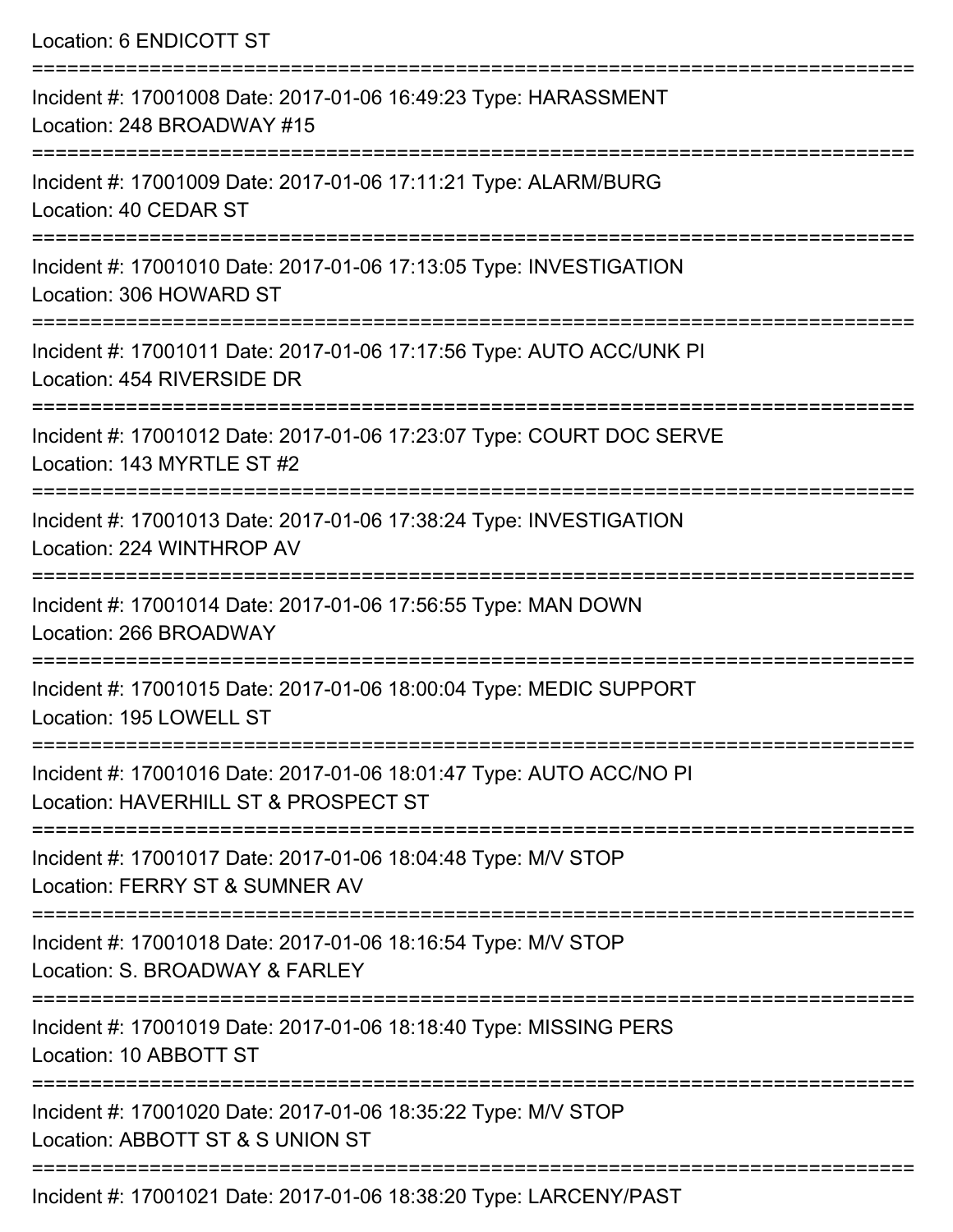| Incident #: 17001022 Date: 2017-01-06 18:40:23 Type: DISORDERLY<br>Location: 5 NEWTON ST                   |
|------------------------------------------------------------------------------------------------------------|
| Incident #: 17001023 Date: 2017-01-06 18:49:33 Type: M/V STOP<br>Location: CROSBY ST & NEWTON ST           |
| Incident #: 17001024 Date: 2017-01-06 18:51:21 Type: MAL DAMAGE<br>Location: 200 BAILEY ST                 |
| Incident #: 17001025 Date: 2017-01-06 19:02:31 Type: SUS PERS/MV<br>Location: 1 WILLOUGHBY ST              |
| Incident #: 17001026 Date: 2017-01-06 19:05:31 Type: 209A/SERVE<br>Location: 101 PERRY AV                  |
| Incident #: 17001027 Date: 2017-01-06 19:09:47 Type: LOST PROPERTY<br>Location: WALGREENS / 220 S BROADWAY |
| Incident #: 17001028 Date: 2017-01-06 19:18:39 Type: M/V STOP<br>Location: FRANKLIN ST & HAVERHILL ST      |
| Incident #: 17001029 Date: 2017-01-06 19:31:23 Type: UNKNOWN PROB<br>Location: 37 BODWELL ST FL 2          |
| Incident #: 17001030 Date: 2017-01-06 19:58:34 Type: SUS PERS/MV<br>Location: 16 MONROE ST                 |
| Incident #: 17001031 Date: 2017-01-06 20:11:13 Type: SUS PERS/MV<br>Location: FROST SCHOOL / 33 HAMLET ST  |
| Incident #: 17001032 Date: 2017-01-06 20:14:09 Type: RECOV/STOL/MV<br>Location: 16 EXETER ST               |
| Incident #: 17001033 Date: 2017-01-06 20:20:58 Type: M/V STOP<br>Location: 599 CANAL ST                    |
| Incident #: 17001034 Date: 2017-01-06 20:22:53 Type: M/V STOP<br>Location: BROOKFIELD ST & INMAN ST        |
| Incident #: 17001035 Date: 2017-01-06 20:25:31 Type: A&B PROG                                              |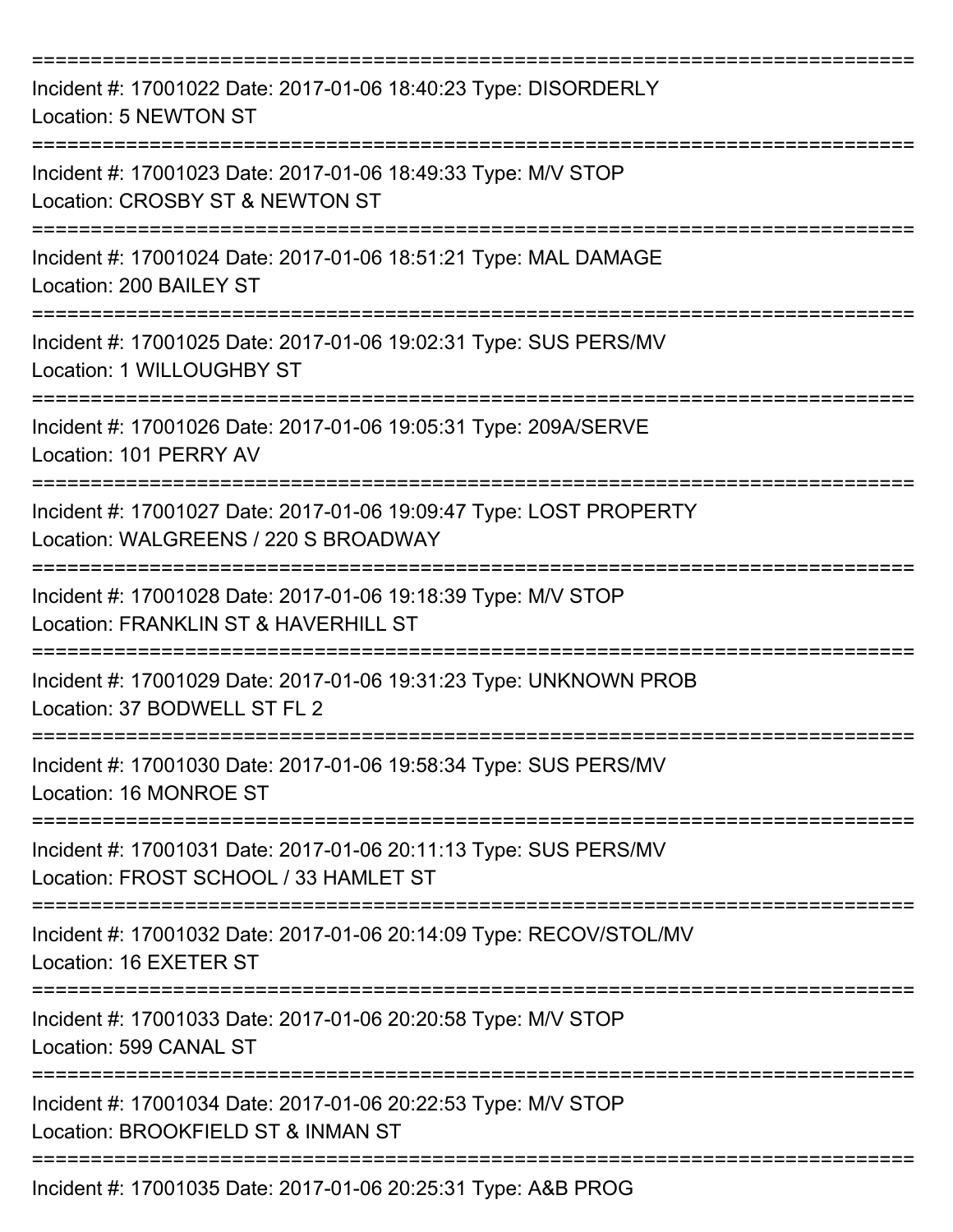| Incident #: 17001036 Date: 2017-01-06 20:40:58 Type: M/V STOP<br>Location: HAMPSHIRE ST & LOWELL ST                      |
|--------------------------------------------------------------------------------------------------------------------------|
| Incident #: 17001037 Date: 2017-01-06 20:43:34 Type: M/V STOP<br>Location: BLANCHARD ST & SALEM ST                       |
| Incident #: 17001038 Date: 2017-01-06 20:48:00 Type: RECOV/STOL/MV<br>Location: 1 WILLOUGHBY ST                          |
| Incident #: 17001039 Date: 2017-01-06 20:55:04 Type: M/V STOP<br>Location: S BROADWAY & MERRIMACK                        |
| Incident #: 17001040 Date: 2017-01-06 20:57:35 Type: M/V STOP<br>Location: 33 S BROADWAY                                 |
| Incident #: 17001041 Date: 2017-01-06 21:00:19 Type: NOISE ORD<br>Location: 473 ESSEX ST FL 2                            |
| Incident #: 17001043 Date: 2017-01-06 21:00:39 Type: UNWANTEDGUEST<br>Location: 237 PROSPECT ST #2                       |
| Incident #: 17001042 Date: 2017-01-06 21:02:08 Type: M/V STOP<br>Location: ELM ST & HAMPSHIRE ST                         |
| Incident #: 17001045 Date: 2017-01-06 21:03:32 Type: HIT & RUN M/V<br>Location: 5 RESERVOIR TER                          |
| =================<br>Incident #: 17001044 Date: 2017-01-06 21:03:59 Type: SUS PERS/MV<br>Location: STEVENS ST & WEARE ST |
| Incident #: 17001046 Date: 2017-01-06 21:08:15 Type: MEDIC SUPPORT<br>Location: 45 FLORAL ST                             |
| Incident #: 17001047 Date: 2017-01-06 21:12:55 Type: AUTO ACC/NO PI<br>Location: 105 BAILEY ST                           |
| Incident #: 17001048 Date: 2017-01-06 21:23:24 Type: ALARM/BURG<br>Location: 37 ESSEX ST                                 |
| Incident #: 17001049 Date: 2017-01-06 21:37:31 Type: SUICIDE ATTEMPT                                                     |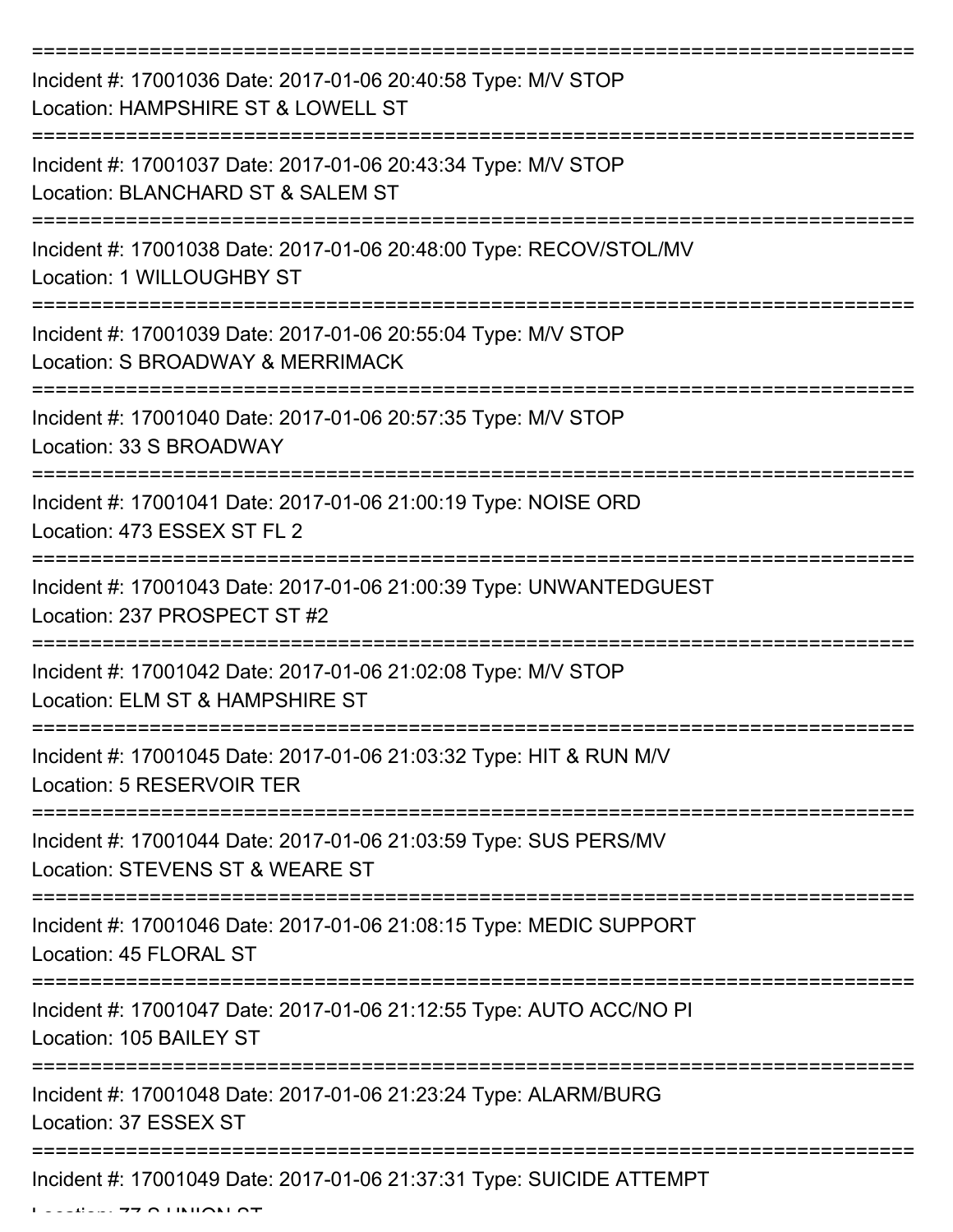| Incident #: 17001050 Date: 2017-01-06 21:45:38 Type: DOMESTIC/PROG<br>Location: 342 PROSPECT ST #2                |
|-------------------------------------------------------------------------------------------------------------------|
| Incident #: 17001051 Date: 2017-01-06 21:54:06 Type: ALARM/BURG<br>Location: 155 HAVERHILL ST                     |
| Incident #: 17001052 Date: 2017-01-06 22:20:57 Type: M/V STOP<br>Location: AMESBURY ST & LOWELL ST                |
| Incident #: 17001053 Date: 2017-01-06 22:25:43 Type: BUILDING CHK<br>Location: 45 AUBURN                          |
| Incident #: 17001054 Date: 2017-01-06 22:29:11 Type: MISSING PERS<br>Location: 226 WATER ST                       |
| Incident #: 17001055 Date: 2017-01-06 22:37:06 Type: MISSING PERS<br>Location: 41 STATE ST<br>------------------- |
| Incident #: 17001056 Date: 2017-01-06 22:40:43 Type: SUS PERS/MV<br>Location: MT VERNON PARK / null               |
| Incident #: 17001058 Date: 2017-01-06 22:43:20 Type: AUTO ACC/NO PI<br>Location: BLANCHARD ST & SALEM ST          |
| Incident #: 17001057 Date: 2017-01-06 22:43:50 Type: M/V STOP<br>Location: WINTHROP & N PARISH                    |
| Incident #: 17001059 Date: 2017-01-06 22:47:18 Type: TOW OF M/V<br>Location: METHUEN ST & MILL ST                 |
| Incident #: 17001060 Date: 2017-01-06 22:59:20 Type: TOW OF M/V<br>Location: ESSEX ST & MILL ST                   |
| Incident #: 17001061 Date: 2017-01-06 23:01:23 Type: WARRANT SERVE<br>Location: 30 PHILLIPS ST                    |
| Incident #: 17001062 Date: 2017-01-06 23:11:19 Type: B&E/MV/PAST<br>Location: MYRTLE ST & SARATOGA ST             |
| Incident #: 17001064 Date: 2017-01-06 23:15:12 Type: TRESPASSING                                                  |

Location: 1 TDEMONIT ST #1